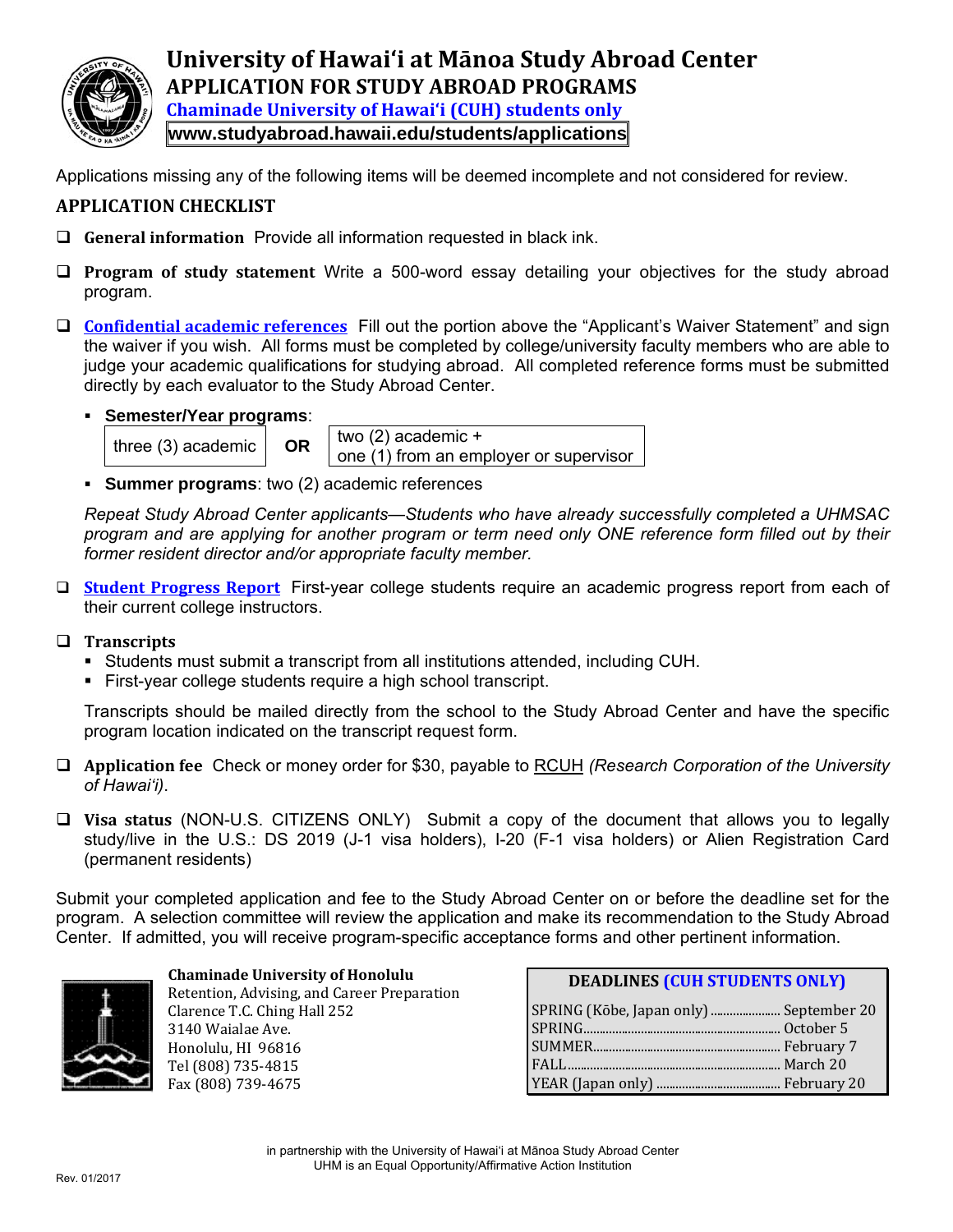# **University of Hawai'i at Mānoa Study Abroad Center**

1890 East‐West Road, Moore Hall 115 Honolulu, HI 96822 phone: (808) 956‐5143, 956‐6958 fax: (808) 956‐9319 **CUH students only** *Revised 01/17*

This is a fillable form. Complete and print in black ink, on single-sided sheets.

| 1. PROGRAM/LOCATION ABROAD | . 2. STUDY ABROAD TERM |                                   |  |
|----------------------------|------------------------|-----------------------------------|--|
|                            | FALL                   | $\Box$ SPRING 20                  |  |
|                            | $\square$ summer 20    | $\Box$ ACADEMIC YEAR 20<br>$\sim$ |  |

### **BIOGRAPHICAL DATA**

| 3a. LAST NAME                                                                       |                                           |                                                       | 3b. FIRST NAME                                        |                  |                                                                 |                                                |                   | 3c. M.I.                     |                                                     |  |
|-------------------------------------------------------------------------------------|-------------------------------------------|-------------------------------------------------------|-------------------------------------------------------|------------------|-----------------------------------------------------------------|------------------------------------------------|-------------------|------------------------------|-----------------------------------------------------|--|
| 4. PREFERRED NAME<br>5a. CUH ID NUMBER                                              |                                           |                                                       |                                                       |                  | 5b. CUH USERNAME                                                |                                                |                   |                              |                                                     |  |
| 6. GENDER                                                                           |                                           | 7. DATE OF BIRTH (MONTH/DAY/YEAR)<br>8. EMAIL ADDRESS |                                                       |                  |                                                                 |                                                |                   |                              |                                                     |  |
| 9a. CURRENT MAILING ADDRESS                                                         |                                           |                                                       |                                                       |                  |                                                                 |                                                | 9b. MOBILE NUMBER |                              |                                                     |  |
| 10a. PERMANENT MAILING ADDRESS                                                      |                                           |                                                       | 10b. TELEPHONE NUMBER                                 |                  |                                                                 |                                                |                   |                              |                                                     |  |
| Passport info: if you do not have a passport,                                       |                                           |                                                       | 12. ETHNICITY                                         |                  |                                                                 |                                                |                   |                              |                                                     |  |
|                                                                                     | please apply for one as soon as possible. |                                                       |                                                       |                  |                                                                 | $\Box$ African American/Black<br>$\Box$ Korean |                   |                              |                                                     |  |
| 11a. FULL NAME AS IT APPEARS ON PASSPORT                                            |                                           |                                                       |                                                       |                  | □ American Indian/Alaskan<br>$\Box$ Pacific<br>$\Box$ Caucasian |                                                |                   | Islander                     |                                                     |  |
| 11b. NUMBER                                                                         |                                           | 11c. GENDER ON PASSPORT<br>ПF                         | ПM                                                    |                  | $\Box$ Chinese<br>$\Box$ Filipino<br>$\Box$ Hawaiian            |                                                |                   |                              | $\Box$ Samoan<br>$\Box$ Vietnamese<br>$\Box$ other: |  |
| 11d. ISSUE DATE                                                                     |                                           | 11e. EXPIRATION DATE                                  |                                                       |                  |                                                                 | □ Hispanic/Latino<br>$\Box$ Japanese           |                   |                              |                                                     |  |
| 13. COUNTRY OF CITIZENSHIP                                                          |                                           |                                                       | 14. RESIDENT OF HAWAI'I<br>$\Box$ Yes<br>$\square$ No |                  |                                                                 |                                                |                   |                              |                                                     |  |
| 15a is for non-U.S. citizens only; 15b & 15c are for non-native speakers of English |                                           |                                                       |                                                       |                  |                                                                 |                                                |                   |                              |                                                     |  |
| 15a. VISA STATUS<br>$\Box$ F1                                                       | $\Box$ J1                                 |                                                       |                                                       | 15b. TOEFL SCORE |                                                                 |                                                |                   | 15c. UHM ELI PLACEMENT SCORE |                                                     |  |

## **ACADEMIC BACKGROUND**

| 16. List all schools you have attended and are attending, beginning with high school: |                                           |  |                            |             |
|---------------------------------------------------------------------------------------|-------------------------------------------|--|----------------------------|-------------|
| NAME OF INSTITUTION                                                                   |                                           |  | FROM TO                    | CITY, STATE |
|                                                                                       |                                           |  |                            |             |
|                                                                                       |                                           |  |                            |             |
|                                                                                       |                                           |  |                            |             |
|                                                                                       |                                           |  |                            |             |
|                                                                                       |                                           |  |                            |             |
|                                                                                       |                                           |  |                            |             |
|                                                                                       |                                           |  |                            |             |
| 17a. MAJOR(S)                                                                         |                                           |  | 17b. MINOR(S)/CERTIFICATES |             |
| 18. CUMULATIVE GPA                                                                    | 19. NUMBER OF CREDITS COMPLETED           |  |                            |             |
|                                                                                       | UNDERGRADUATE ___________________________ |  | <b>GRADUATE</b>            |             |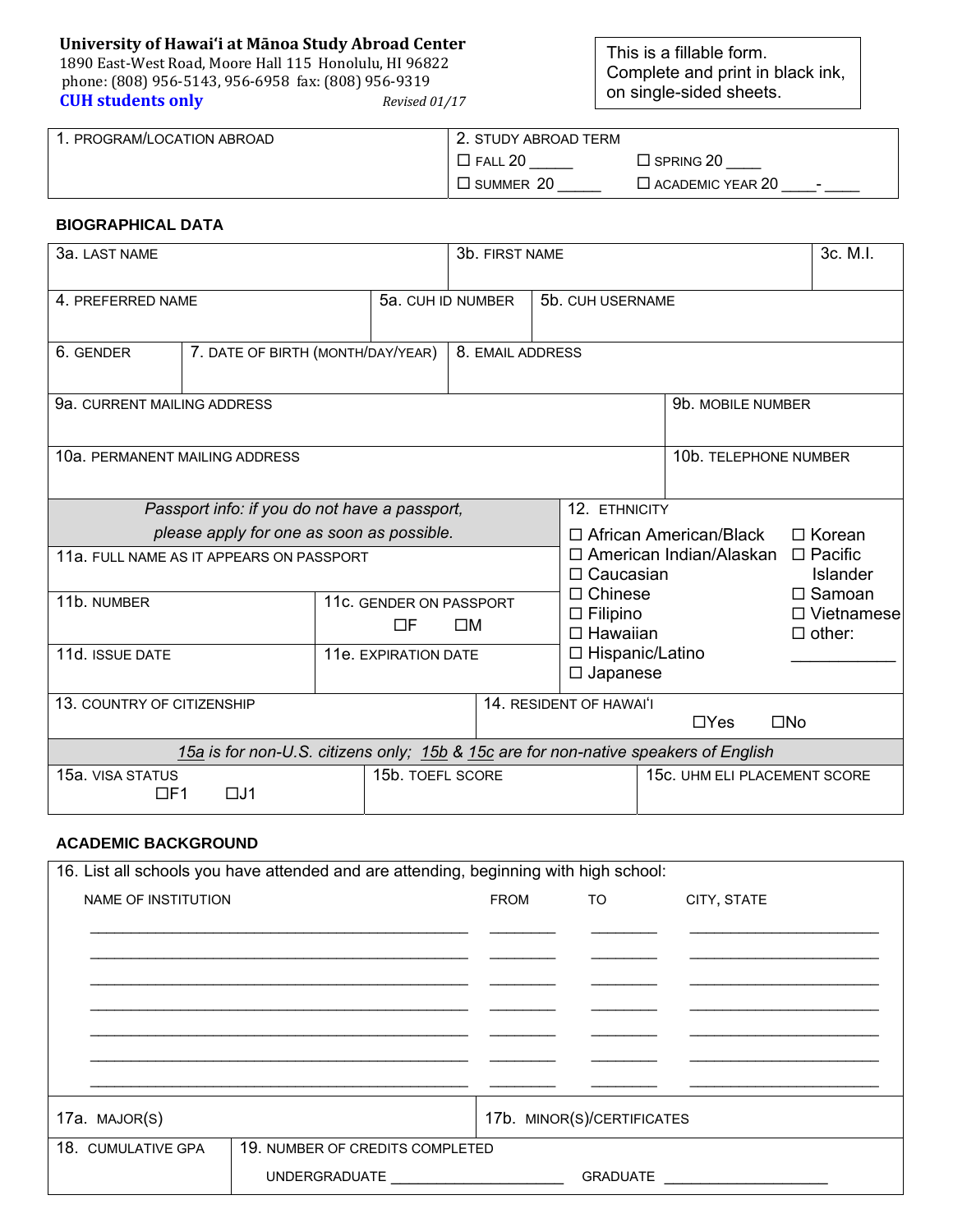| University of Hawai'i at Mānoa Study Abroad Center |               |
|----------------------------------------------------|---------------|
| <b>CUH students only</b>                           | Revised 01/17 |

APPLICANT'S NAME (PRINT)

PROGRAM/LOCATION ABROAD TERM

| 20. State briefly any additional information that may be useful to the selection committee in evaluating your<br>candidacy, including any travel or residence in other countries or regions of the United States. |                                                                                                                       |
|-------------------------------------------------------------------------------------------------------------------------------------------------------------------------------------------------------------------|-----------------------------------------------------------------------------------------------------------------------|
| 21. Interests and/or hobbies:                                                                                                                                                                                     |                                                                                                                       |
| 22. Activities and/or organizations:                                                                                                                                                                              |                                                                                                                       |
| 23. If you are not accepted to the program of your choice, which other program(s) would you consider? State your<br>reasons.                                                                                      |                                                                                                                       |
| 24a. Describe your plans for financing your participation in a study abroad program.                                                                                                                              |                                                                                                                       |
| 24b. Are you receiving financial aid?<br>$\square$ NO<br>$\Box$ YES<br>24d. Will you be utilizing VA education benefits?                                                                                          | 24c. Are you a Pell Grant recipient?<br>$\square$ NO<br>$\Box$ YES<br>24e. Did either of your parents attend college? |
| (e.g. the G.I. Bill)<br>$\Box$ YES<br>$\square$ NO                                                                                                                                                                | $\Box$ YES<br>$\square$ NO                                                                                            |